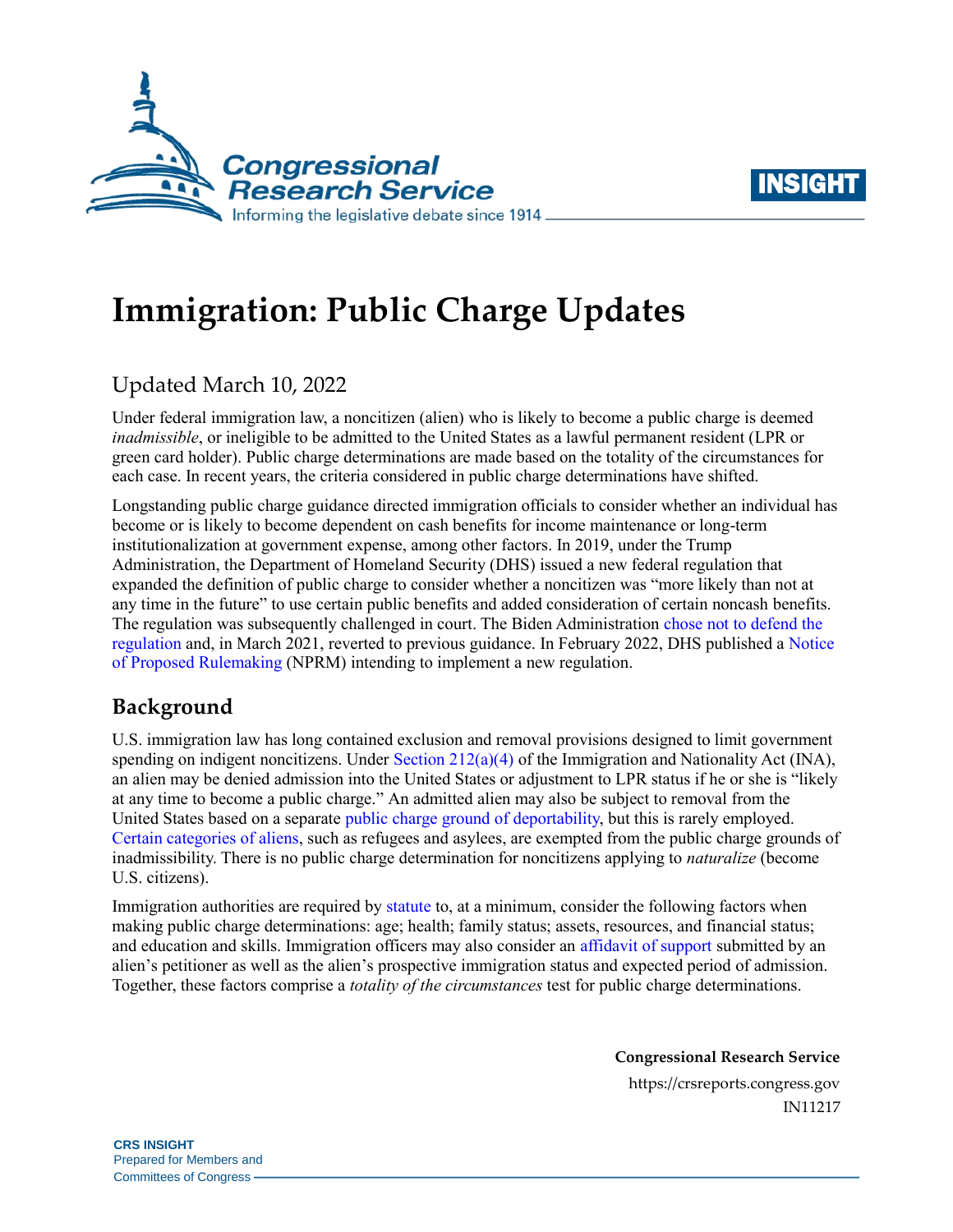### **Changing Criteria: 1999 Field Guidance and 2019 Final Rule**

Although the INA does not explicitly define the term *public charge*, since 1999 [agency guidance](https://www.govinfo.gov/content/pkg/FR-1999-05-26/pdf/99-13202.pdf) had defined it to mean a person who is or is likely to become "primarily dependent on ... public cash assistance for income maintenance or ... institutionaliz[ed] for long-term care at government expense." The 1999 guidance identified four types of public benefits for which past, current, or future receipt may be considered as part of the totality of the circumstances test:

- Supplemental Security Income [\(SSI\)](https://www.ssa.gov/ssi/);
- Temporary Assistance for Needy Families [\(TANF\)](https://www.acf.hhs.gov/ofa/programs/tanf),
- [state and local cash assistance](https://www.ssa.gov/policy/docs/progdesc/sspus/genasist.pdf) (*general assistance*); and
- benefits provided for institutionalized long-term care.

During the Trump Administration, public charge criteria were revised in a [DHS final rule](https://www.federalregister.gov/documents/2019/08/14/2019-17142/inadmissibility-on-public-charge-grounds) published August 14, 2019. The rule added consideration of certain *noncash* benefits receipt in a public charge determination. These included the [Supplemental Nutrition Assistance Program \(SNAP\),](https://www.fns.usda.gov/snap/supplemental-nutrition-assistance-program) [Medicaid](https://www.medicaid.gov/medicaid/index.html) (with exceptions), and certain [public housing benefits.](https://www.hud.gov/topics/rental_assistance)

The 2019 rule explicated how officers should evaluate each of the statutory factors, setting new standards and evidence for each factor. There were four heavily weighted negative factors: unemployment, past receipt of (or approval to receive) public benefits for more than 12 of the previous 36 months, inability to cover medical costs, and prior public charge determination; and three heavily weighted positive factors: household income or assets of at least 250% of federal poverty guidelines (FPG), individual annual income of at least 250% of the FPG, and having private health insurance.

Supporters of the 2019 rule contended that it reflected a more [contemporary consideration of government](https://www.heritage.org/immigration/commentary/enforcing-public-charge-rule-immigration-common-sense)  [benefits](https://www.heritage.org/immigration/commentary/enforcing-public-charge-rule-immigration-common-sense) and would save [taxpayers money.](https://cis.org/Vaughan/Proposed-Public-Charge-Rule-Few-Will-Be-Barred-Billions-Will-Be-Saved) Others [opposed the rule](https://www.nilc.org/issues/economic-support/pubcharge/public-charge-a-new-threat-to-immigrant-families/) and analysts found [decreased](https://www.migrationpolicy.org/news/anticipated-chilling-effects-public-charge-rule-are-real)  [participation in](https://www.migrationpolicy.org/news/anticipated-chilling-effects-public-charge-rule-are-real) and [avoidance of](https://www.urban.org/research/publication/one-five-adults-immigrant-families-children-reported-chilling-effects-public-benefit-receipt-2019) public benefits programs among eligible noncitizens and immigrant families, including those with [U.S. citizen children.](https://frac.org/wp-content/uploads/NILC_Latinx-Immigrant-Families.pdf) Such fears were associated with concerns about future green card applications and perceived risks of immigration enforcement.

The regulation faced several [legal challenges.](https://www.uscis.gov/green-card/green-card-processes-and-procedures/public-charge/inadmissibility-on-public-charge-grounds-final-rule-litigation) After the Biden Administration took office, DHS chose not to defend the rule in court and [Executive Order 14012](https://www.federalregister.gov/documents/2021/02/05/2021-02563/restoring-faith-in-our-legal-immigration-systems-and-strengthening-integration-and-inclusion-efforts) ordered review of agency actions on public charge inadmissibility. DHS's [U.S. Citizenship and Immigration Services](https://www.uscis.gov/public-charge) stopped applying the 2019 rule in March 2021 and reverted to the 1999 interim field guidance. In February 2022, the Biden Administration published a new proposed rule in the *Federal Register*.

#### **2022 NPRM: Proposed New Policy**

In the [NPRM](https://www.federalregister.gov/documents/2022/02/24/2022-03788/public-charge-ground-of-inadmissibility) published February 24, 2022, DHS proposes to codify in the Code of Federal Regulations a definition of the term *likely at any time to become a public charge* based on a standard similar to the 1999 guidance. Together with the statutory factors listed above, DHS proposes to consider past or current receipt of the following public benefits in a public charge determination:

- SSI;
- TANF cash assistance;
- state, tribal, territorial, and local cash assistance for income maintenance; and
- long-term institutionalization at government expense.

The NPRM specifies that the agency will not consider noncash benefits. It also states that participation in certain cash assistance programs would not be considered in public charge determinations because it would not connote primary dependence on the government for subsistence (e.g., childcare assistance or